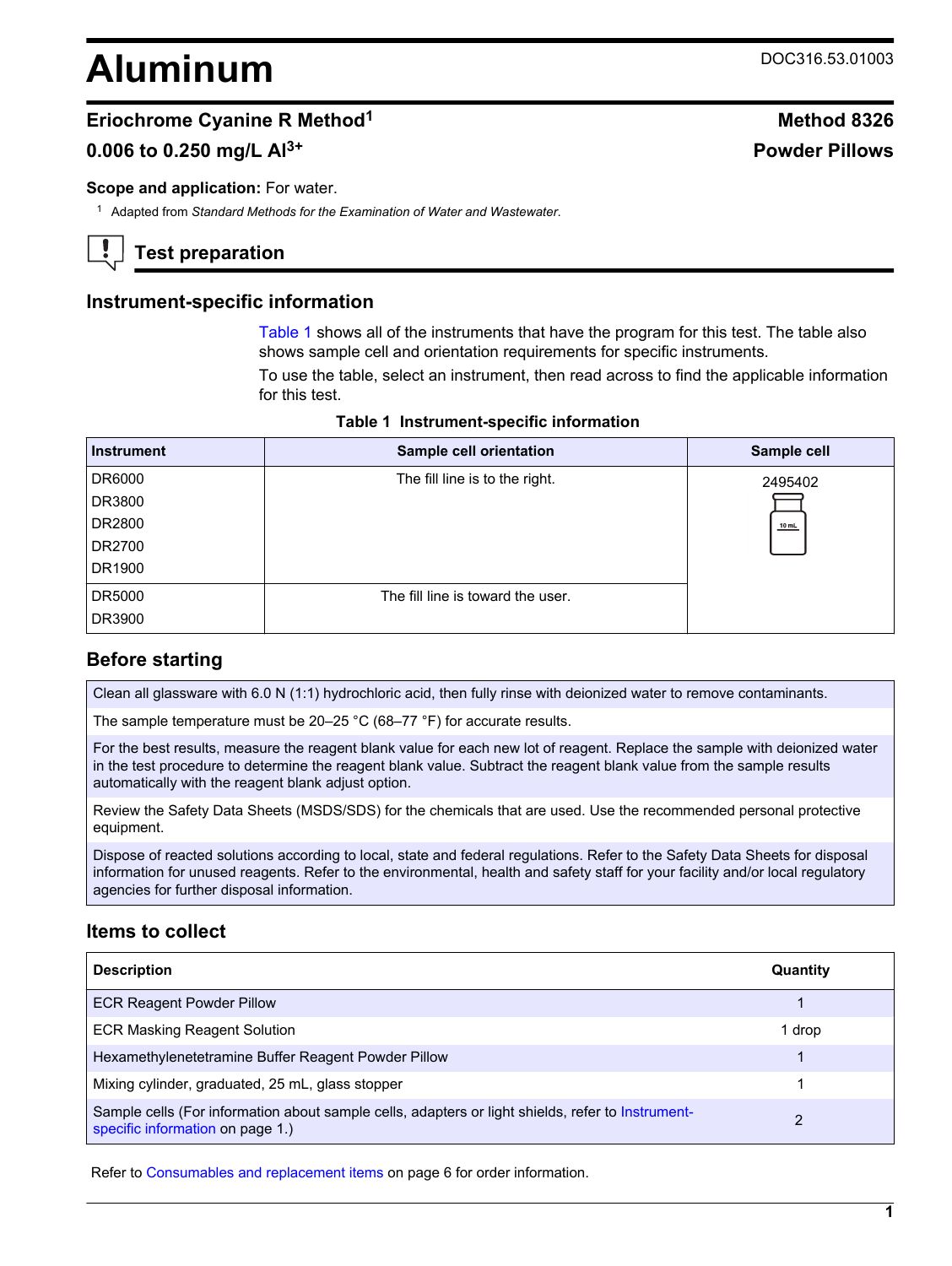# **Sample collection and storage**

- Collect samples in clean glass or plastic bottles that have been cleaned with 6 N (1:1) hydrochloric acid and rinsed with deionized water.
- To preserve samples for later analysis, adjust the sample pH to less than 2 with concentrated nitric acid (approximately 2 mL per liter). No acid addition is necessary if the sample is tested immediately.
- Keep the preserved samples at room temperature for a maximum of 6 months.
- Before analysis, adjust the pH to 2.9–4.9 with 12 N potassium hydroxide solution and/or 1 N potassium hydroxide solution.
- Correct the test result for the dilution caused by the volume additions.

# **Test procedure**



**1.** Start program **9 Aluminum ECR**. For information about sample cells, adapters or light shields, refer to [Instrument](#page-0-0)[specific information](#page-0-0) on page 1.



**2. Prepare the sample:** Fill a mixing cylinder to the 20 mL line with sample.





**4.** Put the stopper on the mixing cylinder. Invert the mixing cylinder several times to fully dissolve the powder.

Undissolved reagent causes inconsistent results.



**5.** Start the instrument timer. A 30-second reaction time starts.



**6.** After the timer expires, add one Hexamethylenetetramine Buffer Reagent powder pillow.



**7.** Put the stopper on the mixing cylinder. Invert the mixing cylinder several times to mix. The solution color becomes

red-orange if aluminum is in

the sample.



**8.** Pour 10 mL of the solution from the mixing cylinder into the sample cell.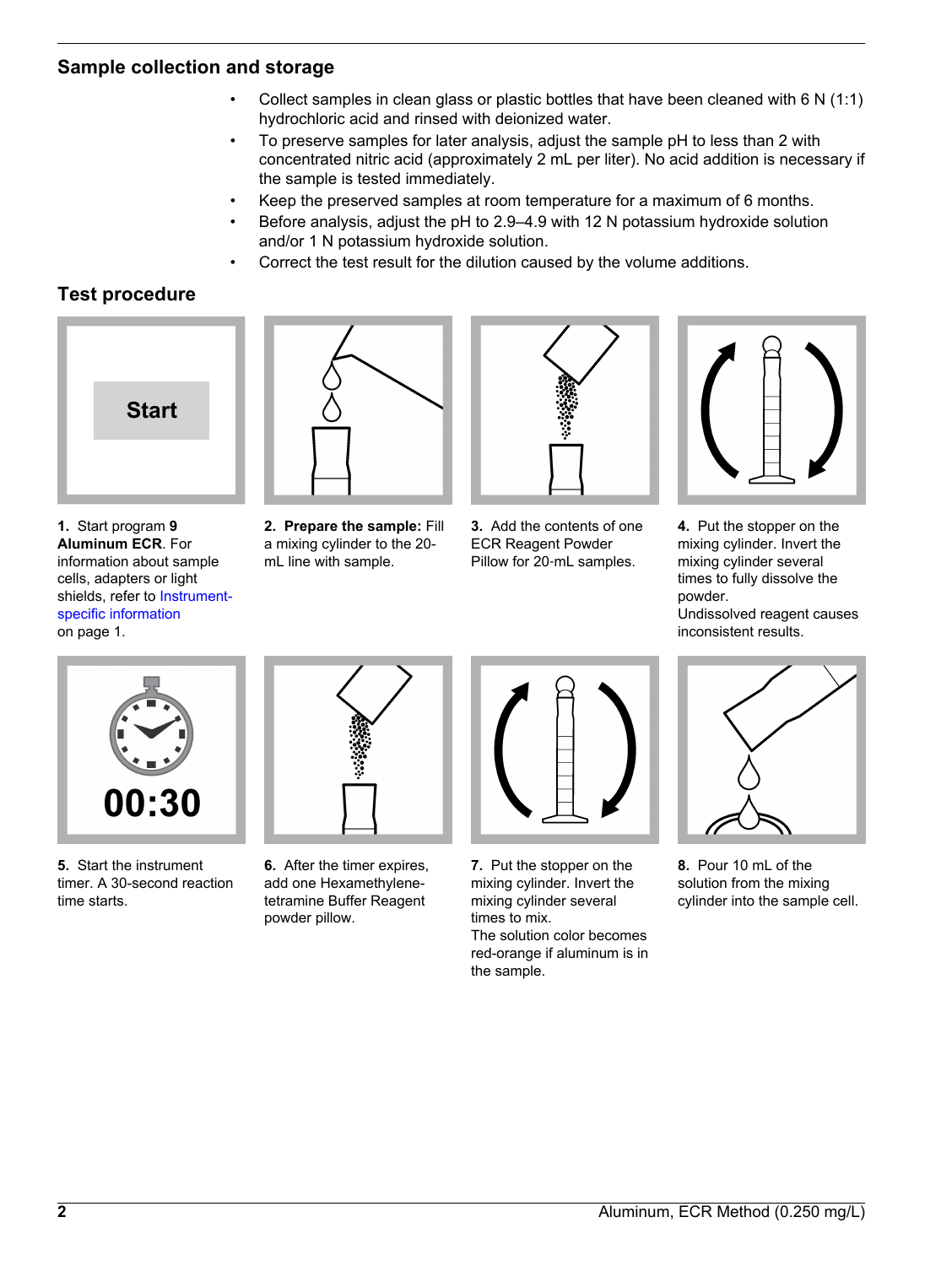

**9.** Add 1 drop of ECR Masking Reagent Solution into a clean square sample cell.



**10. Prepare the blank: 11.** Pour 10 mL of the



solution from the mixing cylinder into the sample cell.



**12.** Swirl to mix.



**13.** Start the instrument timer. A 5-minute reaction time starts.



**14.** When the timer expires, clean the blank sample cell.



**15.** Insert the blank into the cell holder.



**16.** Push **ZERO**. The display shows 0.000 mg/L Al3+. Some instrument models show a non-zero value.



**17.** Clean the prepared sample cell.



**18.** Within 5 minutes after the timer expires, insert the prepared sample into the cell holder.

| <b>Read</b> |  |
|-------------|--|
|             |  |

**19.** Push **READ**. Results show in mg/L  $Al^{3+}$ .

# **Interferences**

Table 2 shows the ions that were individually examined to the given concentrations and do not cause interference. No cumulative effects or influences of other ions were found.

|  |  | <b>Table 2 Interfering substances</b> |
|--|--|---------------------------------------|
|--|--|---------------------------------------|

| Interfering substance   Interference level |                                        |
|--------------------------------------------|----------------------------------------|
| Acidity                                    | More than 62 mg/L as $CaCO3$           |
| Alkalinity                                 | More than 750 mg/L as $CaCO3$          |
| $Ca2+$                                     | More than 1000 mg/L as $CaCO3$         |
| CI-                                        | More than 1000 mg/L as Cl <sup>-</sup> |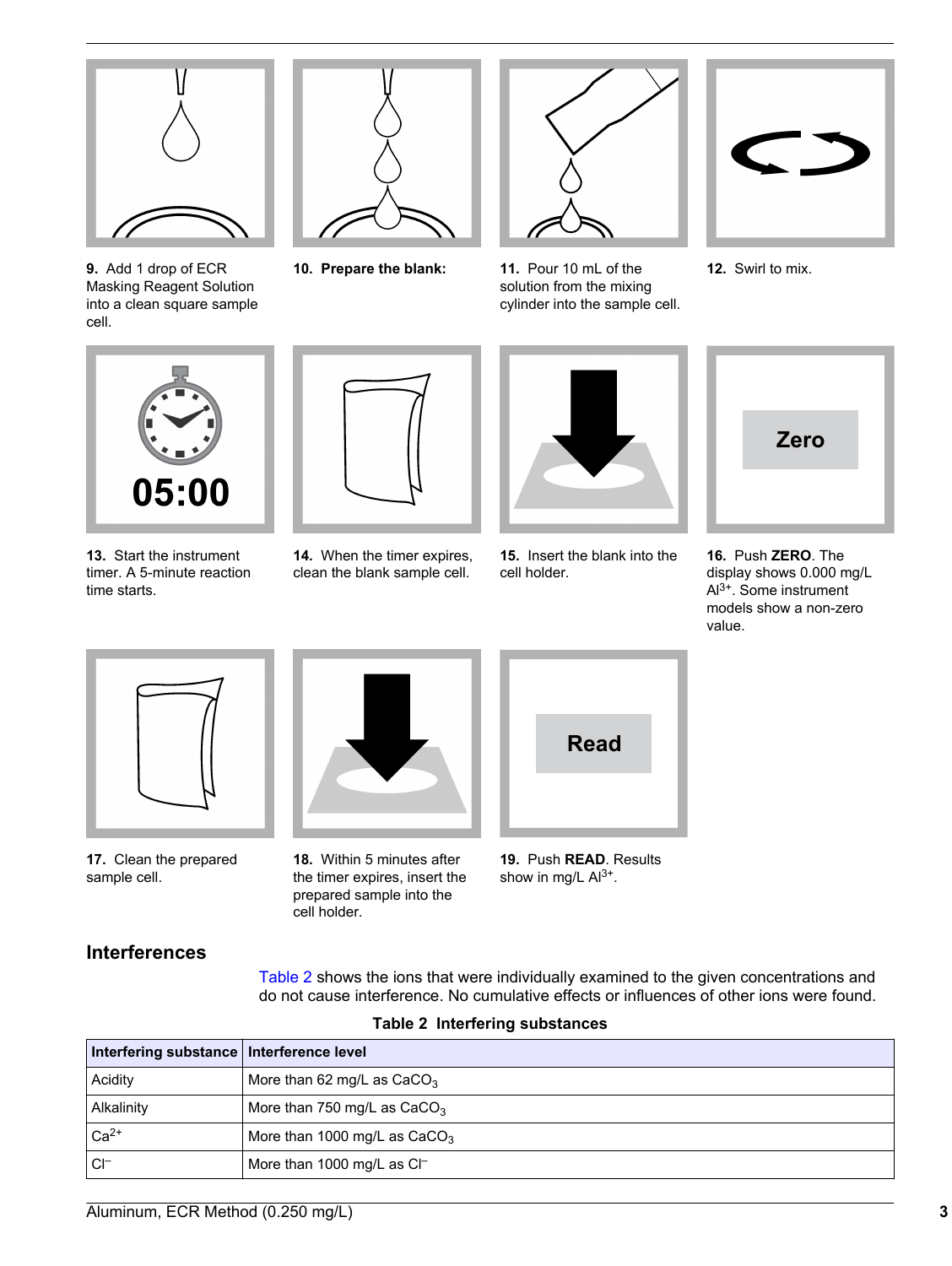<span id="page-3-0"></span>

| <b>Interfering substance</b>          | Interference level                                                                                                                                                                                                           |
|---------------------------------------|------------------------------------------------------------------------------------------------------------------------------------------------------------------------------------------------------------------------------|
| $Cr6+$                                | 0.2 mg/L (error is $-5\%$ of reading)                                                                                                                                                                                        |
| $Cu2+$                                | 2 mg/L (error is -5% of reading)                                                                                                                                                                                             |
| $Fe2+$                                | More than 4 mg/L (error is positive and equals mg/L $Fe^{2+}$ x 0.0075)                                                                                                                                                      |
| $Fe3+$                                | More than 4 mg/L (error is positive and equals mg/L Fe <sup>3+</sup> x 0.0075)                                                                                                                                               |
| $F^-$                                 | Refer to Correct for fluoride interference on page 5.                                                                                                                                                                        |
| Hexametaphosphate                     | 0.1 mg/L as $PO_4^{3-}$ (error is -5% of reading)                                                                                                                                                                            |
| $Mg^{2+}$                             | More than 1000 mg/L as CaCO <sub>3</sub>                                                                                                                                                                                     |
| $Mn^{2+}$                             | More than 10 mg/L                                                                                                                                                                                                            |
| $NO2-$                                | More than 5 mg/L                                                                                                                                                                                                             |
| NO <sub>3</sub>                       | More than 20 mg/L                                                                                                                                                                                                            |
| pH                                    | 2.9–4.9 or 7.5–11.5. A sample pH of approximately 4.9–7.5 causes dissolved aluminum to partially<br>convert to colloidal and insoluble forms. This method measures many of those forms of aluminum<br>without pH adjustment. |
| PO <sub>4</sub> <sup>3–</sup> (ortho) | 4 mg/L (error is -5% of reading)                                                                                                                                                                                             |
| Polyphosphate                         | Use the pretreatment steps that follow to decrease the polyphosphate interference. Refer to<br>Decrease polyphosphate interference on page 4.                                                                                |
| $SO_4^{2-}$                           | More than 1000 mg/L                                                                                                                                                                                                          |
| $Zn^{2+}$                             | More than 10 mg/L                                                                                                                                                                                                            |

#### **Table 2 Interfering substances (continued)**

#### **Decrease polyphosphate interference**

Complete the pretreatment steps that follow to decrease the polyphosphate interference in the sample.

#### **Items to collect**:

- Graduated mixing cylinder, 50-mL
- Erlenmeyer flask, 125-mL
- Magnetic stir bar
- Hot plate/stirrer
- Bromphenol Blue Indicator Solution
- Hydrochloric Acid, 6 N
- Potassium Hydroxide Standard Solution, 12.0 N
- Sulfuric Acid Standard Solution, 5.25 N
- Deionized water
- **1.** Add a magnetic stir bar to a 125-mL Erlenmeyer flask. Rinse the Erlenmeyer flask, the magnetic stir bar and the 50-mL graduated mixing cylinder with 6 N Hydrochloric Acid. This removes aluminum contaminants. *Note: If a reagent blank is used, rinse two Erlenmeyer flasks.*
- **2.** To prepare the reagent blank, measure 50 mL of deionized water into the 125-mL Erlenmeyer flask with the graduated mixing cylinder. Only do this step when a reagent is replaced—even if the new reagent has the same lot number. After the pretreated sample is analyzed, subtract the aluminum concentration of the reagent blank.
- **3.** Measure 50 mL of sample into the 125-mL Erlenmeyer flask with the graduated cylinder. Use a small quantity of deionized water to rinse the cylinder contents in the flask.
- **4.** Add 4.0 mL of 5.25 N Sulfuric Acid Standard Solution.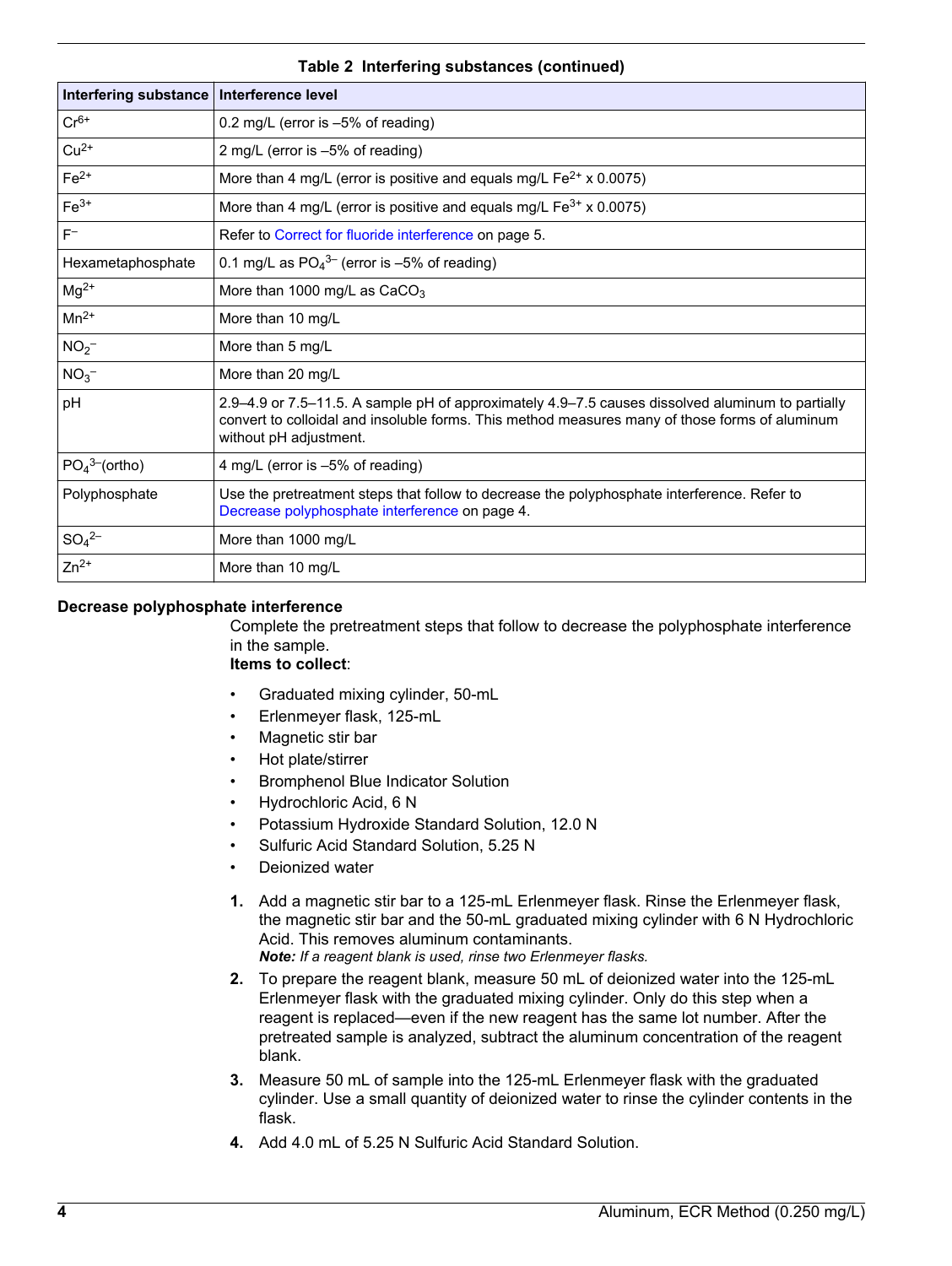- <span id="page-4-0"></span>**5.** Use a combination hot plate/stirrer to boil and stir the sample for at least 30 minutes. Add deionized water as necessary to keep a sample volume of 20–40 mL. Do not boil dry.
- **6.** Let the temperature of the solution decrease to almost room temperature.
- **7.** Add 2 drops of Bromphenol Blue Indicator Solution.
- **8.** Add 1.5 mL of 12.0 N Potassium Hydroxide Standard Solution with the calibrated, plastic dropper that is supplied.
- **9.** Swirl to mix. The color will be yellow or green, but not purple. If the color is purple, do step [1](#page-3-0) again with additional 1 mL N Sulfuric Acid Standard Solution from step [4](#page-3-0).
- **10.** While swirling the flask, add 1.0 N Potassium Hydroxide Solution, one drop at a time, until the solution is a dirty green color.
- **11.** Pour the solution into the graduated cylinder. Rinse the flask contents into the graduated cylinder with deionized water until the total volume is 50 mL.
- **12.** Use this solution as the prepared sample in the test procedure.

#### **Correct for fluoride interference**

Refer to Table 3 to correct for fluoride interference. Use interpolation to find intermediate values. Do not use correction graphs or charts found in other publications. **Example**: If the fluoride concentration is known to be 1.00 mg/L F<sup>-</sup> and the ECR method gives a reading of 0.060 mg/L aluminum, then the correct aluminum concentration is 0.183 mg/L.

| mg/L        | $\mathbf 0$ | 0.2      | 0.4      | 0.6                                   | 0.8                      | 1.0      | $1.2$                    | $1.4$                    | 1.6          | 1.8          | 2.0   |
|-------------|-------------|----------|----------|---------------------------------------|--------------------------|----------|--------------------------|--------------------------|--------------|--------------|-------|
| $\mathbf 0$ | $\Omega$    | $\Omega$ | $\Omega$ | $\Omega$                              | $\Omega$                 | $\Omega$ | $\mathbf{0}$             | $\mathbf{0}$             | $\mathbf{0}$ | $\mathbf{0}$ | 0     |
| 0.010       | 0.010       | 0.019    | 0.030    | 0.040                                 | 0.052                    | 0.068    | 0.081                    | 0.094                    | 0.105        | 0.117        | 0.131 |
| 0.020       | 0.020       | 0.032    | 0.046    | 0.061                                 | 0.077                    | 0.099    | 0.117                    | 0.137                    | 0.152        | 0.173        | 0.193 |
| 0.030       | 0.030       | 0.045    | 0.061    | 0.077                                 | 0.098                    | 0.124    | 0.146                    | 0.166                    | 0.188        | 0.214        | 0.243 |
| 0.040       | 0.040       | 0.058    | 0.076    | 0.093                                 | 0.120                    | 0.147    | 0.174                    | 0.192                    | 0.222        |              |       |
| 0.050       | 0.050       | 0.068    | 0.087    | 0.109                                 | 0.135                    | 0.165    | 0.188                    | 0.217                    |              |              |       |
| 0.060       | 0.060       | 0.079    | 0.100    | 0.123                                 | 0.153                    | 0.183    | 0.210                    | 0.241                    |              |              |       |
| 0.070       | 0.070       | 0.090    | 0.113    | 0.137                                 | 0.168                    | 0.201    | 0.230                    | —                        |              |              |       |
| 0.080       | 0.080       | 0.102    | 0.125    | 0.152                                 | 0.184                    | 0.219    | $\overline{\phantom{0}}$ | $\overline{\phantom{0}}$ |              |              |       |
| 0.090       | 0.090       | 0.113    | 0.138    | 0.166                                 | 0.200                    | 0.237    | —                        |                          |              |              |       |
| 0.100       | 0.100       | 0.124    | 0.150    | 0.180                                 | 0.215                    |          |                          |                          |              |              |       |
| 0.120       | 0.120       | 0.146    | 0.176    | 0.209                                 | 0.246                    |          |                          |                          |              |              |       |
| 0.140       | 0.140       | 0.169    | 0.201    | 0.238                                 |                          |          |                          |                          |              |              |       |
| 0.160       | 0.160       | 0.191    | 0.226    |                                       | $\overline{\phantom{0}}$ |          |                          |                          |              |              |       |
| 0.180       | 0.180       | 0.213    |          |                                       |                          |          |                          |                          |              |              |       |
| 0.200       | 0.200       | 0.235    |          |                                       |                          |          |                          |                          |              |              |       |
| 0.220       | 0.220       |          |          |                                       |                          |          |                          |                          |              |              |       |
| 0.240       | 0.240       |          |          | True Aluminum Concentration (mg/L) Al |                          |          |                          |                          |              |              |       |

**Table 3 Fluoride concentration (mg/L)**

## **Accuracy check**

#### **Standard solution method**

Use the standard solution method to validate the test procedure, the reagents and the instrument.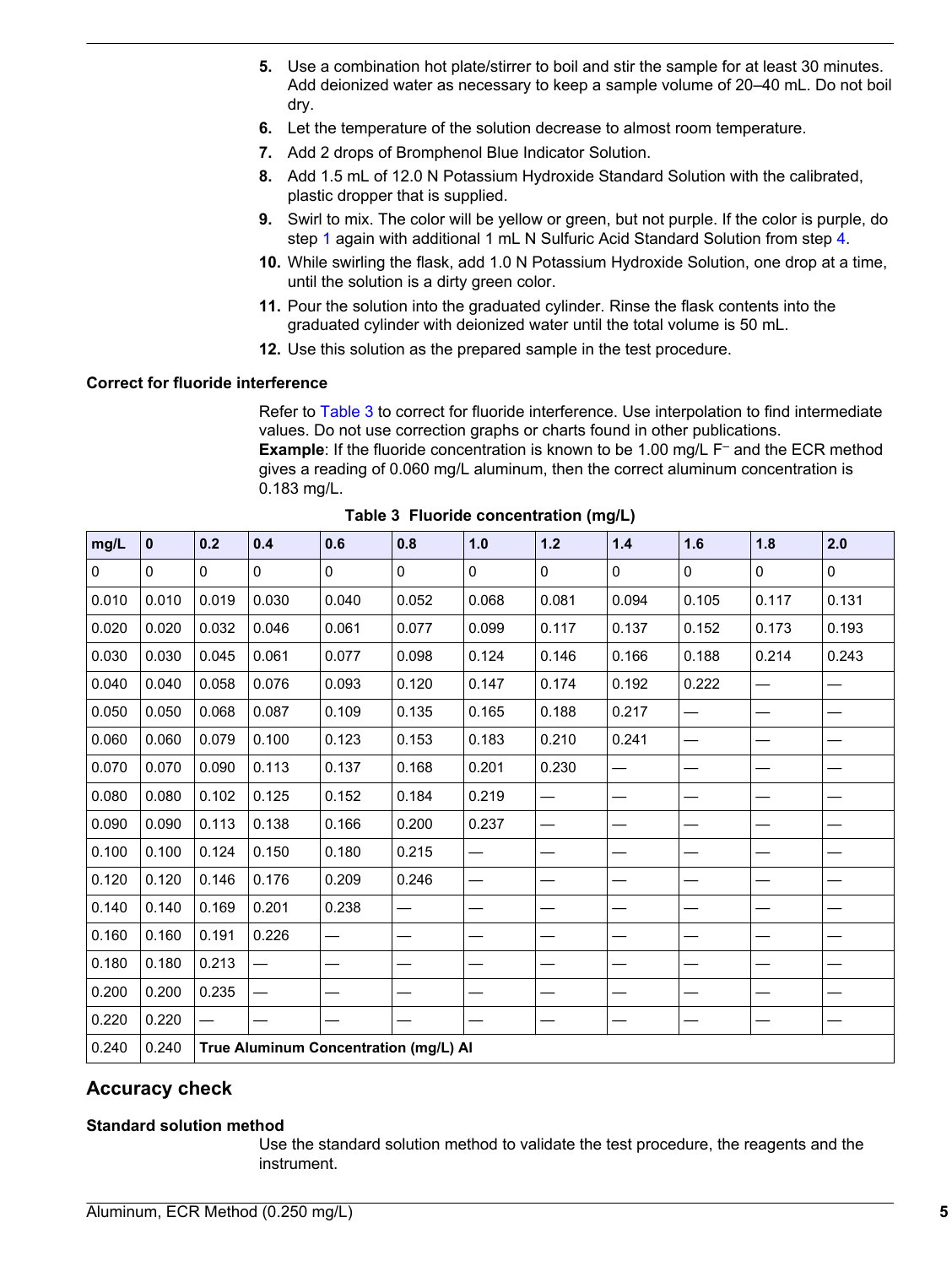<span id="page-5-0"></span>Items to collect:

- 100-mg/L aluminum standard solution
- 1000-mL volumetric flask, Class A
- 1.0-mL volumetric pipet, Class A and pipet filler safety bulb
- Deionized water
- **1.** Prepare a 0.100-mg/L aluminum standard solution as follows:
	- **a.** Use a pipet to add 1.00 mL of a 100-mg/L aluminum standard solution into the volumetric flask. *(Alternate preparation: Use a pipet to add 2.0 mL of a 50-mg/L aluminum standard solution into the volumetric flask.)*
	- **b.** Dilute to the mark with deionized water. Mix well. Prepare this solution daily.
- **2.** Use the test procedure to measure the concentration of the prepared standard solution.
- **3.** Compare the expected result to the actual result.

*Note: The factory calibration can be adjusted slightly with the standard calibration adjust option so that the instrument shows the expected value of the standard solution. The adjusted calibration is then used for all test results. This adjustment can increase the test accuracy when there are small variations in the reagents or instruments.*

# **Method performance**

The method performance data that follows was derived from laboratory tests that were measured on a spectrophotometer during ideal test conditions. Users can get different results under different test conditions.

| <b>Program</b> | <b>Standard</b>      | Precision (95% confidence interval) | <b>Sensitivity</b><br>Concentration change per 0.010 Abs change |
|----------------|----------------------|-------------------------------------|-----------------------------------------------------------------|
|                | 0.100 mg/L $Al^{3+}$ | 0.091-0.109 mg/L $Al^{3+}$          | 0.002 mg/L $Al^{3+}$                                            |

# **Summary of Method**

Eriochrome Cyanine R reacts with aluminum in a sample to show an orange-red color. The intensity of color is proportional to the aluminum concentration. The measurement wavelength is 535 nm.

# **Consumables and replacement items**

#### **Required reagents**

| <b>Description</b>                                   | <b>Quantity/Test</b> | Unit          | Item no. |
|------------------------------------------------------|----------------------|---------------|----------|
| Aluminum Reagent Set (100 Tests), includes:          |                      |               | 2603700  |
| <b>ECR Reagent Powder Pillows</b>                    |                      | $100$ /p $ka$ | 2603849  |
| Hexamethylenetetramine Buffer Reagent Powder Pillows |                      | $100$ /p $kg$ | 2603999  |
| <b>ECR Masking Reagent Solution</b>                  | drop                 | 25 mL SCDB    | 2380123  |

#### **Required apparatus**

| <b>Description</b>                               | <b>Quantity/test</b> | Unit | Item no. |
|--------------------------------------------------|----------------------|------|----------|
| Mixing cylinder, graduated, 25 mL, glass stopper |                      | each | 189640   |

#### **Recommended standards**

| <b>Description</b>                                                            | Unit   | Item no. |
|-------------------------------------------------------------------------------|--------|----------|
| $^{\prime}$ Aluminum Standard Solution, 10-mL Voluette® Ampule, 50 mg/L as Al | 16/pkg | 1479210  |
| Aluminum Standard Solution, 100-mg/L as Al <sup>3+</sup>                      | 100 mL | 1417442  |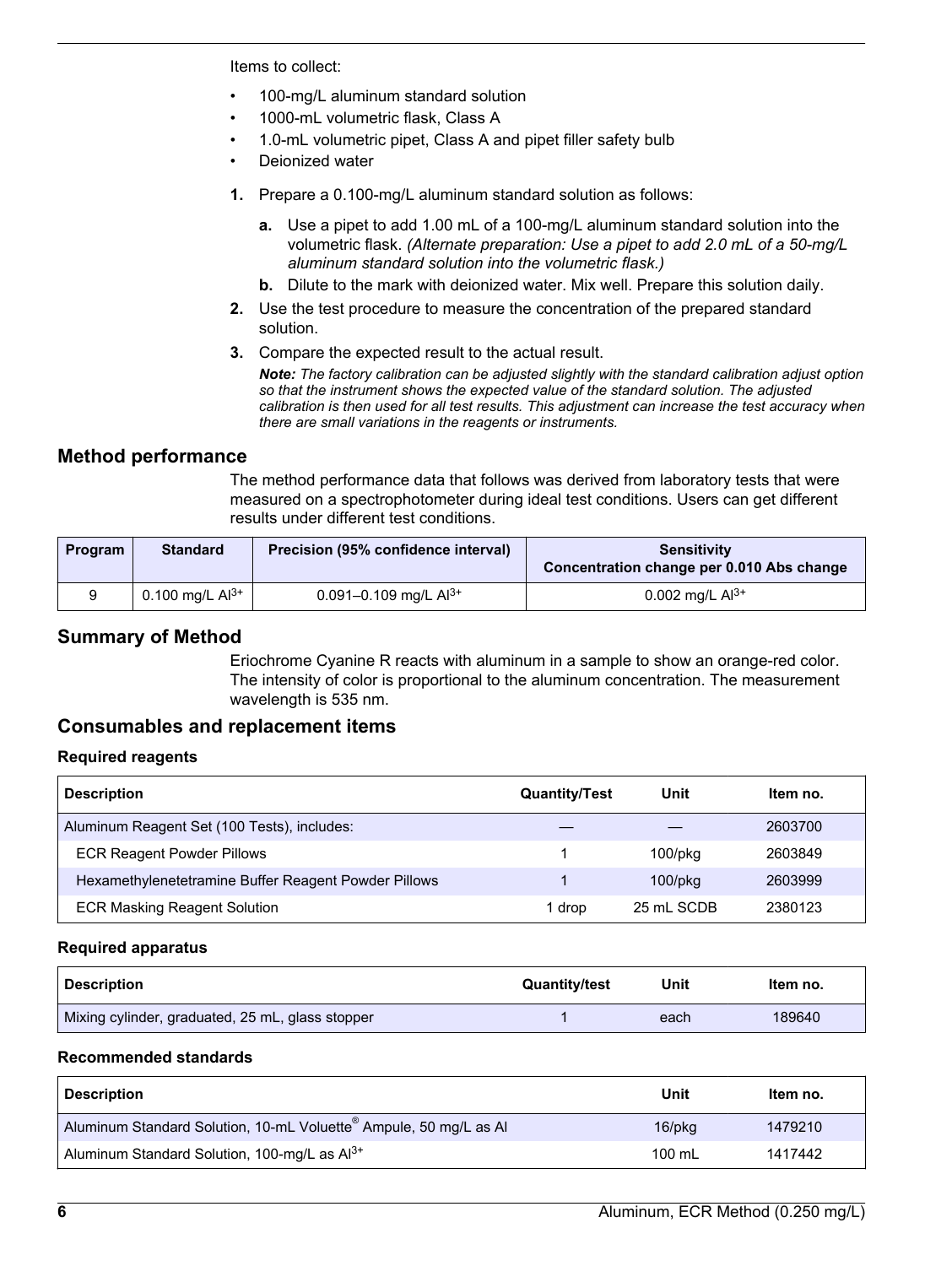# **Optional reagents and apparatus**

| <b>Description</b>                                     | Unit       | Item no. |
|--------------------------------------------------------|------------|----------|
| Ampule Breaker, 10-mL Voluette <sup>®</sup> Ampules    | each       | 2196800  |
| Bromphenol Blue Indicator Solution                     | 100 mL MDB | 1455232  |
| Mixing cylinder, graduated, 50 mL                      | each       | 2088641  |
| Flask, volumetric, Class A, 1000 mL glass              | each       | 1457453  |
| Hydrochloric Acid Solution, 6.0 N (1:1)                | 500 mL     | 88449    |
| Nitric Acid Solution, 1:1                              | 500 mL     | 254049   |
| Pipet, TenSette <sup>®</sup> , 0.1-1.0 mL              | each       | 1970001  |
| Pipet tips for TenSette <sup>®</sup> Pipet, 0.1-1.0 mL | 50/pkg     | 2185696  |
| Pipet, volumetric, Class A, 1.00 mL                    | each       | 1451535  |
| Pipet filler, safety bulb                              | each       | 1465100  |
| Potassium Hydroxide Solution, 1.0 N                    | 50 mL SCDB | 2314426  |
| Potassium Hydroxide Solution, 12 N                     | 100 mL MDB | 23032    |
| Sulfuric Acid Standard Solution, 5.25 N                | 100 mL     | 244932   |
| Water, deionized                                       | 4 L        | 27256    |